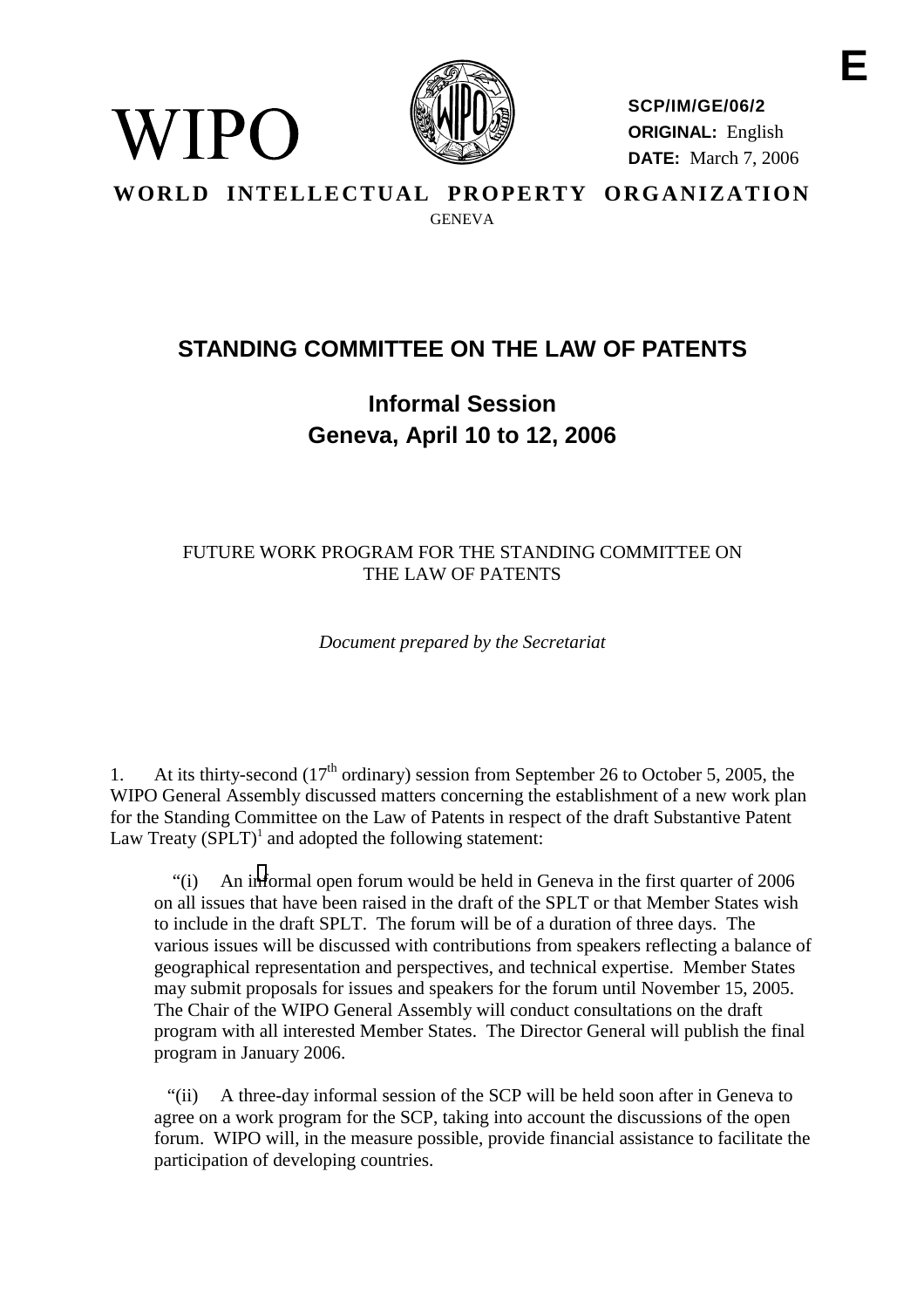"(iii) An ordinary session of the SCP will be held for a duration of five days to commence work on the work program of the SCP agreed at the informal session of the SCP.

"(iv) The WIPO General Assembly in September 2006 will consider the progress made with a view to determining a work plan for the following year."<sup>2</sup>

2. Following the above statement, an Open Forum on the Draft Substant[iv](#page-2-0)e Patent Law Treaty (SPLT) was held from March 1 to 3, 2006, at the International Conference Center Geneva (CICG) subsequent to consultations with all interested Member States on the program of and the speakers for the Open Forum. The Open Forum was attended by 324 participants including 34 speakers, representatives of 66 Member States, two Observer States, ten intergovernmental organizations and 21 non-governmental organizations, as well as 87 individual participants from 30 countries. The program of the Open Forum is contained in the Annex to this document. Presentations and speakers' biographies are available on WIPO's website at: http://www.wipo.int/meetings/2006/scp\_of\_ge\_06/en/scp\_of\_ge\_06\_inf1.html.

3. The informal session of the SCP is being convened in accordance with item (ii) of the statement referred to in paragraph 1 above.

> 4. *The SCP is invited to consider and agree on a work program for the SCP, taking into account the discussions of the Open Forum.*

> > [Annex follows]

 $\frac{1}{1}$ WIPO document WO/GA/32/9.

<sup>2</sup> WIPO document WO/GA/32/13.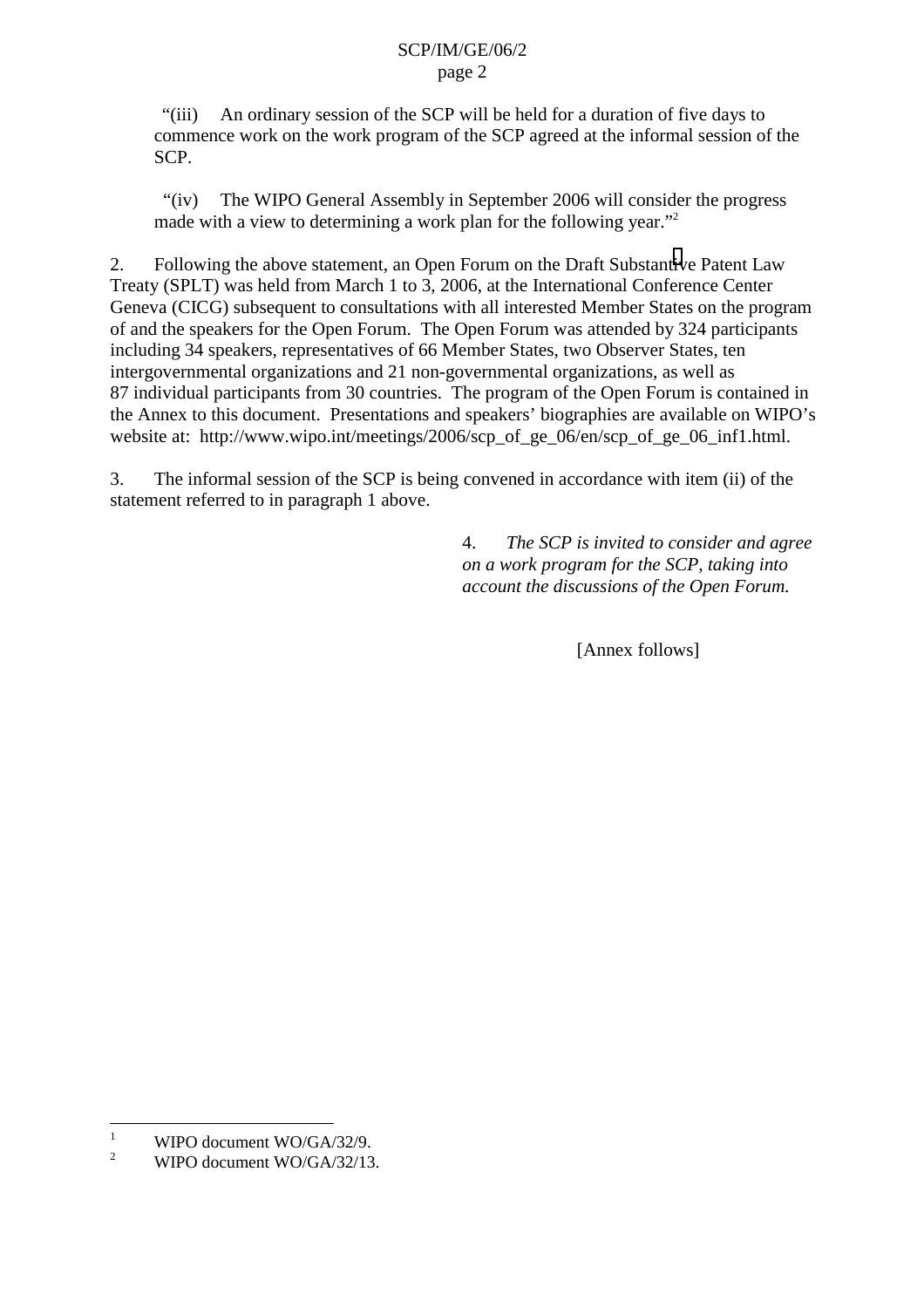SCP/IM/GE/06/2

ANNEX

<span id="page-2-0"></span>



**SCP/OF/GE/06/INF/2 ORIGINAL:** English **DATE:** February 24, 2006 **E**

**WORLD INTELLECTUAL PROPERTY ORGANIZATION**

GENEVA

## **OPEN FORUM ON THE DRAFT SUBSTANTIVE PATENT LAW TREATY (SPLT)**

# **Geneva, March 1 to 3, 2006**

PROGRAM

*Document prepared by the Secretariat*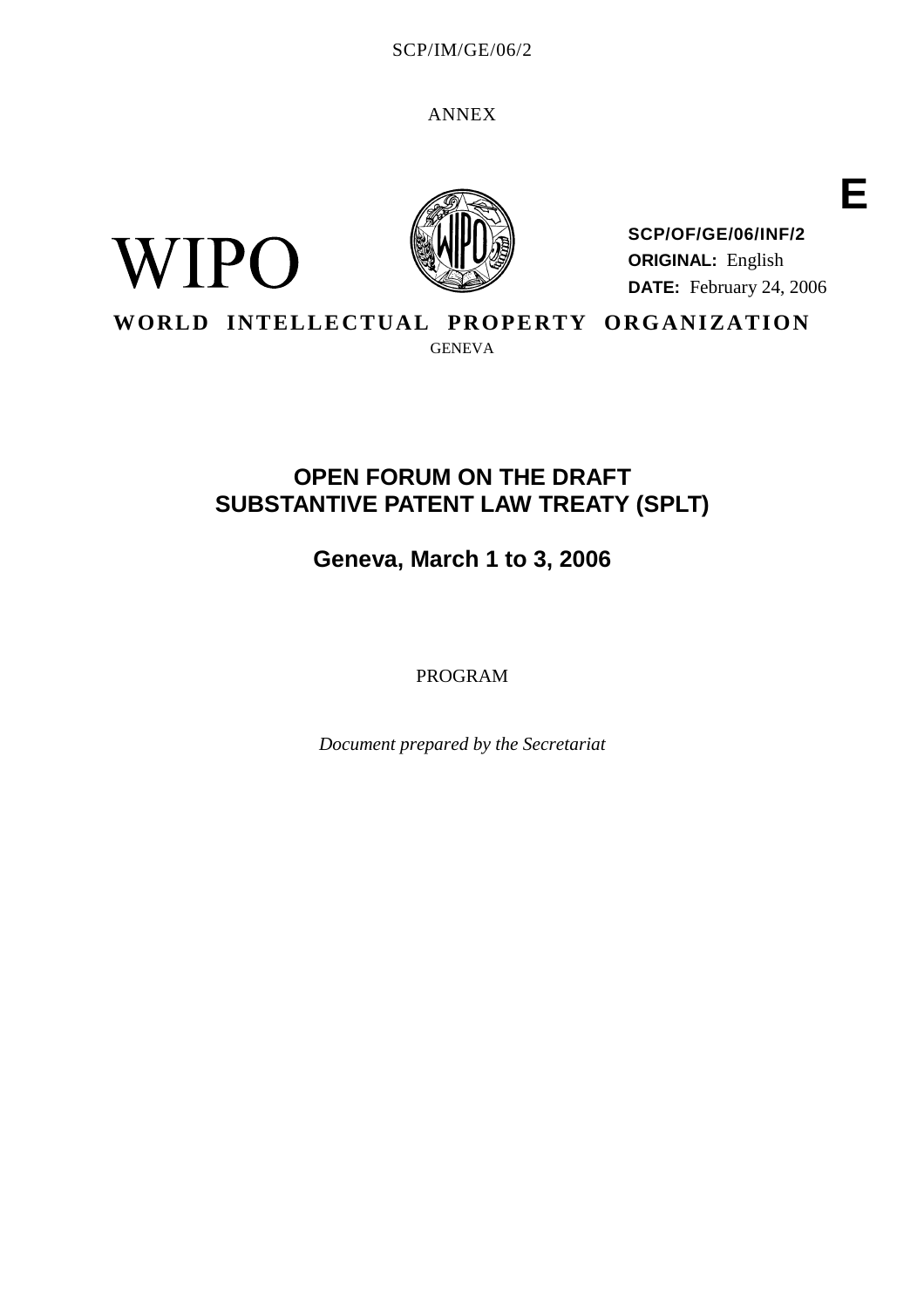| Wednesday, March 1, 2006 |                                                                                                                                     |  |  |  |
|--------------------------|-------------------------------------------------------------------------------------------------------------------------------------|--|--|--|
| $9.00 - 10.00$           | Registration                                                                                                                        |  |  |  |
| $10.00 - 10.15$          | <b>Welcome Addresses</b>                                                                                                            |  |  |  |
|                          | Dr. Kamil Idris, Director General, WIPO                                                                                             |  |  |  |
|                          | H.E. Ambassador Enrique Manalo, Chair of the General Assembly of WIPO                                                               |  |  |  |
|                          | Theme I: Harmonization of Substantive Patent Law: Purpose, Approaches<br>and Limits                                                 |  |  |  |
| $10.15 - 10.35$          | International Patent Law Harmonization, Development and Policy Space for<br>Flexibility                                             |  |  |  |
|                          | Speaker: Sir John Sulston, Vice Chair, Human Genetics Commission,<br>London                                                         |  |  |  |
| $10.35 - 10.55$          | The Rationale and Benefits of Patent Law Harmonization                                                                              |  |  |  |
|                          | Speaker: Mr. Kenji Kamata, Member, Standing Committee on<br>International Patent, Japan Intellectual Property Association,<br>Tokyo |  |  |  |
| $10.55 - 11.25$          | Discussion                                                                                                                          |  |  |  |
| $11.25 - 11.40$          | <b>Coffee Break</b>                                                                                                                 |  |  |  |
| $11.40 - 12.00$          | International Patent Law Harmonization: The View of Small and Medium-sized<br>Enterprises (SMEs)                                    |  |  |  |
|                          | Speaker: Mr. Jonathan Zuck, President, Association for Competitive<br>Technology, Washington, D.C.                                  |  |  |  |
| $12.00 - 12.20$          | International Patent Law Harmonization and Development: The Experience of the<br>Republic of Korea                                  |  |  |  |
|                          | Speaker: Mr. Daeshik Jeh, Director, Patent Examination Policy Team,<br>Korean Intellectual Property Office, Daejon                  |  |  |  |
| $12.20 - 12.40$          | Patent Law Harmonization and the Draft SPLT                                                                                         |  |  |  |
|                          | Speaker: Mr. Jerome H. Reichman, Bunyan S. Womble Professor of Law,<br>Duke Law School, Durham, North Carolina                      |  |  |  |
| $12.40 - 13.00$          | Discussion                                                                                                                          |  |  |  |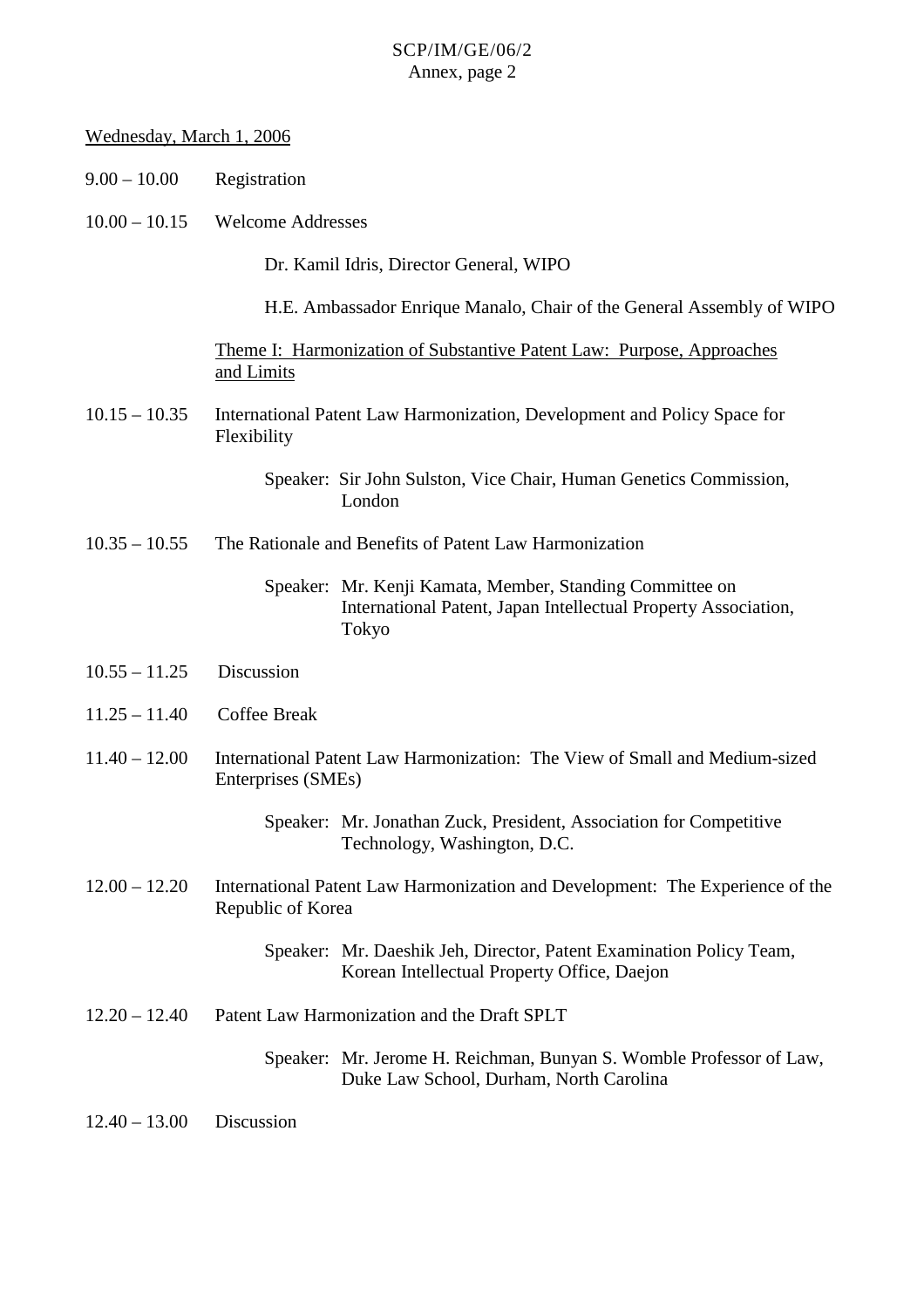| $13.00 - 14.30$ | Lunch                                                                                                                                                                  |  |  |
|-----------------|------------------------------------------------------------------------------------------------------------------------------------------------------------------------|--|--|
|                 | Theme II: Subjects of Patent Law Proposed for Harmonization                                                                                                            |  |  |
| $14.30 - 15.10$ | Prior Art-related Issues (definition of prior art, novelty and inventive step)                                                                                         |  |  |
|                 | Speakers: Ms. Anne Rejnhold Jørgensen, Director, International Affairs,<br>Danish Patent and Trademark Office, Taastrup                                                |  |  |
|                 | Mr. Carlos Correa, Director, Faculty of Law and Social Sciences,<br>University of Buenos Aires, Buenos Aires                                                           |  |  |
| $15.10 - 15.30$ | Discussion                                                                                                                                                             |  |  |
| $15.30 - 15.45$ | Treatment of Traditional Knowledge in the Definition of Prior Art                                                                                                      |  |  |
|                 | Speaker: Ms. Begoña Venero, Chair, Intellectual Property Board,<br>Peruvian Institute for the Defense of the Consumers, Competition<br>and Intellectual Property, Lima |  |  |
| $15.45 - 16.00$ | Discussion                                                                                                                                                             |  |  |
| $16.00 - 16.15$ | <b>Coffee Break</b>                                                                                                                                                    |  |  |
| $16.15 - 17.15$ | Disclosure of Origin of Genetic Resources, Including Compliance with Prior<br><b>Informed Consent and Benefit Sharing</b>                                              |  |  |
|                 | Speakers: Mr. Benjamin Zycher, Senior Fellow in Economics,<br>Pacific Research Institute, California                                                                   |  |  |
|                 | Mr. Joshua Sarnoff, Assistant Director, Glushko-Samuelson<br>Intellectual Property Law Clinic, Washington College of Law,<br>American University, Washington, D.C.     |  |  |
|                 | Mr. André Bourgouin, Vice President, Corporate Intellectual<br>Property, IPSEN – SCRAS, Paris                                                                          |  |  |
|                 | Mr. Yin Xintian, Director General, Legal Affairs Department,<br>State Intellectual Property Office, Beijing                                                            |  |  |
| $17.15 - 17.50$ | Discussion                                                                                                                                                             |  |  |

18.00 Reception at WIPO Lobby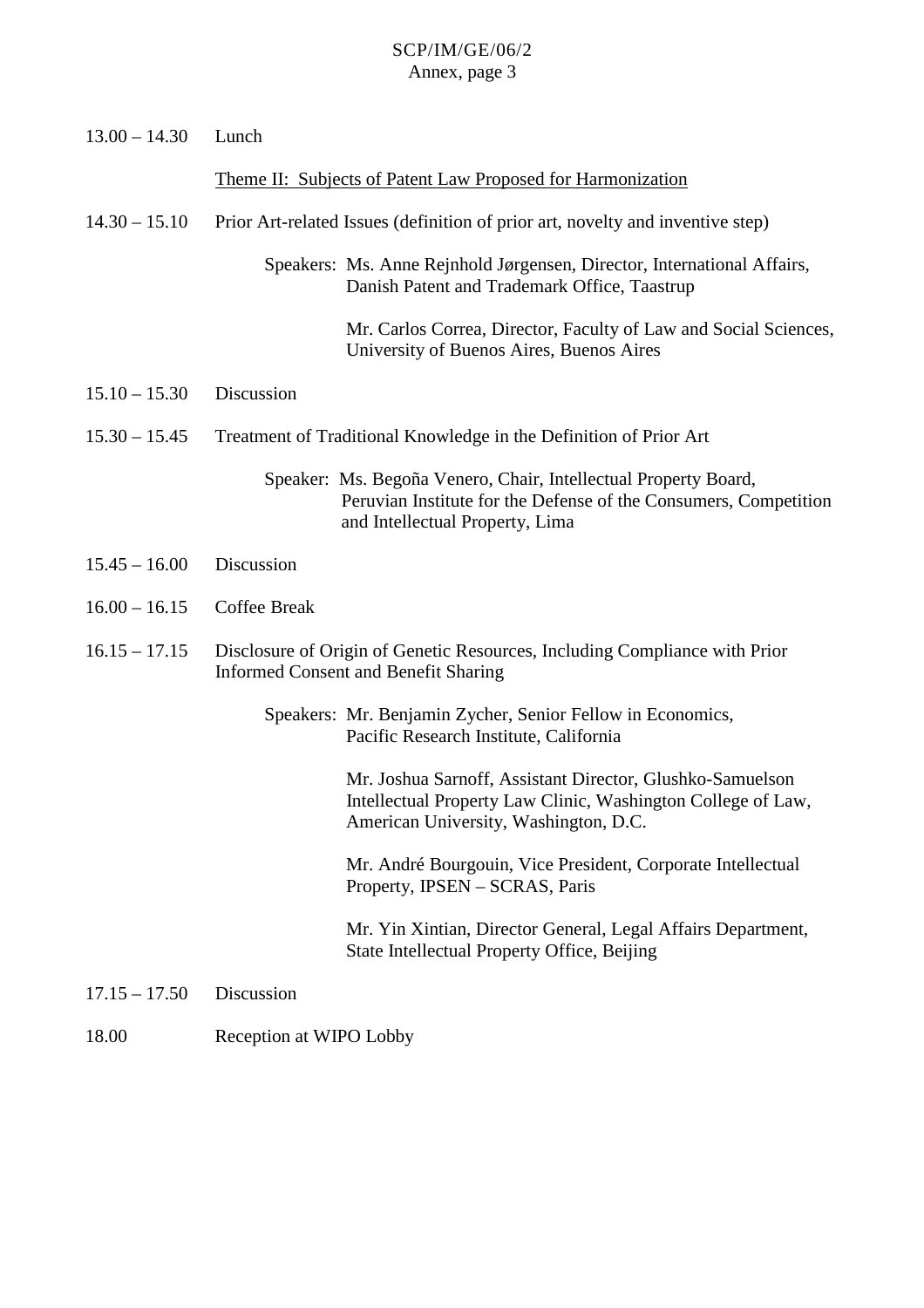### Thursday, March 2, 2006

| $9.30 - 10.00$  | Sufficiency of Disclosure (enabling disclosure, disclosure of prior art, best mode)                                                                     |                                                                                                                                                                                                                |  |
|-----------------|---------------------------------------------------------------------------------------------------------------------------------------------------------|----------------------------------------------------------------------------------------------------------------------------------------------------------------------------------------------------------------|--|
|                 |                                                                                                                                                         | Speakers: Mr. Carlos Correa                                                                                                                                                                                    |  |
|                 |                                                                                                                                                         | Mr. Tim Roberts, Council Member, The Chartered Institute of<br>Patent Agents, London                                                                                                                           |  |
| $10.00 - 10.15$ | Discussion                                                                                                                                              |                                                                                                                                                                                                                |  |
| $10.15 - 10.30$ | Coffee Break                                                                                                                                            |                                                                                                                                                                                                                |  |
| $10.30 - 11.30$ | Exclusions from Patentability, Industrial Applicability and Technical Effect                                                                            |                                                                                                                                                                                                                |  |
|                 |                                                                                                                                                         | Speakers: Mr. Graham Dutfield, Herchel Smith Senior Research Fellow<br>in Intellectual Property Law, Centre for Commercial Law<br>Studies, Queen Mary University of London, London                             |  |
|                 |                                                                                                                                                         | Mr. Jeffrey Hawley, Immediate Past President, Intellectual<br>Property Owners Association, New York                                                                                                            |  |
|                 |                                                                                                                                                         | Mr. Hugh Laddie, IP Consultant, Rouse & Co., International,<br>London                                                                                                                                          |  |
| $11.30 - 12.00$ | Discussion                                                                                                                                              |                                                                                                                                                                                                                |  |
| $12.00 - 12.40$ | <b>Exceptions to Patent Rights</b>                                                                                                                      |                                                                                                                                                                                                                |  |
|                 |                                                                                                                                                         | Speakers: Mr. Sisule Musungu, Team Leader, Intellectual Property,<br>Investment and Technology Transfer, South Centre, Geneva                                                                                  |  |
|                 |                                                                                                                                                         | Mr. Alain Gallochat, Adviser for Intellectual Property, Ministry<br>for Higher Education and Research, Paris<br>Representative of the International Association for the Protection<br>of Intellectual Property |  |
| $12.40 - 13.00$ | Discussion                                                                                                                                              |                                                                                                                                                                                                                |  |
| $13.00 - 14.30$ | Lunch                                                                                                                                                   |                                                                                                                                                                                                                |  |
| $14.30 - 15.10$ | Effective Mechanisms to Challenge the Validity of Patents (pre- and post-grant<br>opposition, revision of the presumption of validity of patents, etc.) |                                                                                                                                                                                                                |  |
|                 |                                                                                                                                                         | Speakers: Mr. Walter Holzer, Patent Attorney, Schütz and Partners, Vienna                                                                                                                                      |  |
|                 |                                                                                                                                                         | Mr. Narendra Zaveri, Advocate, Mumbai                                                                                                                                                                          |  |
| $15.10 - 15.30$ | Discussion                                                                                                                                              |                                                                                                                                                                                                                |  |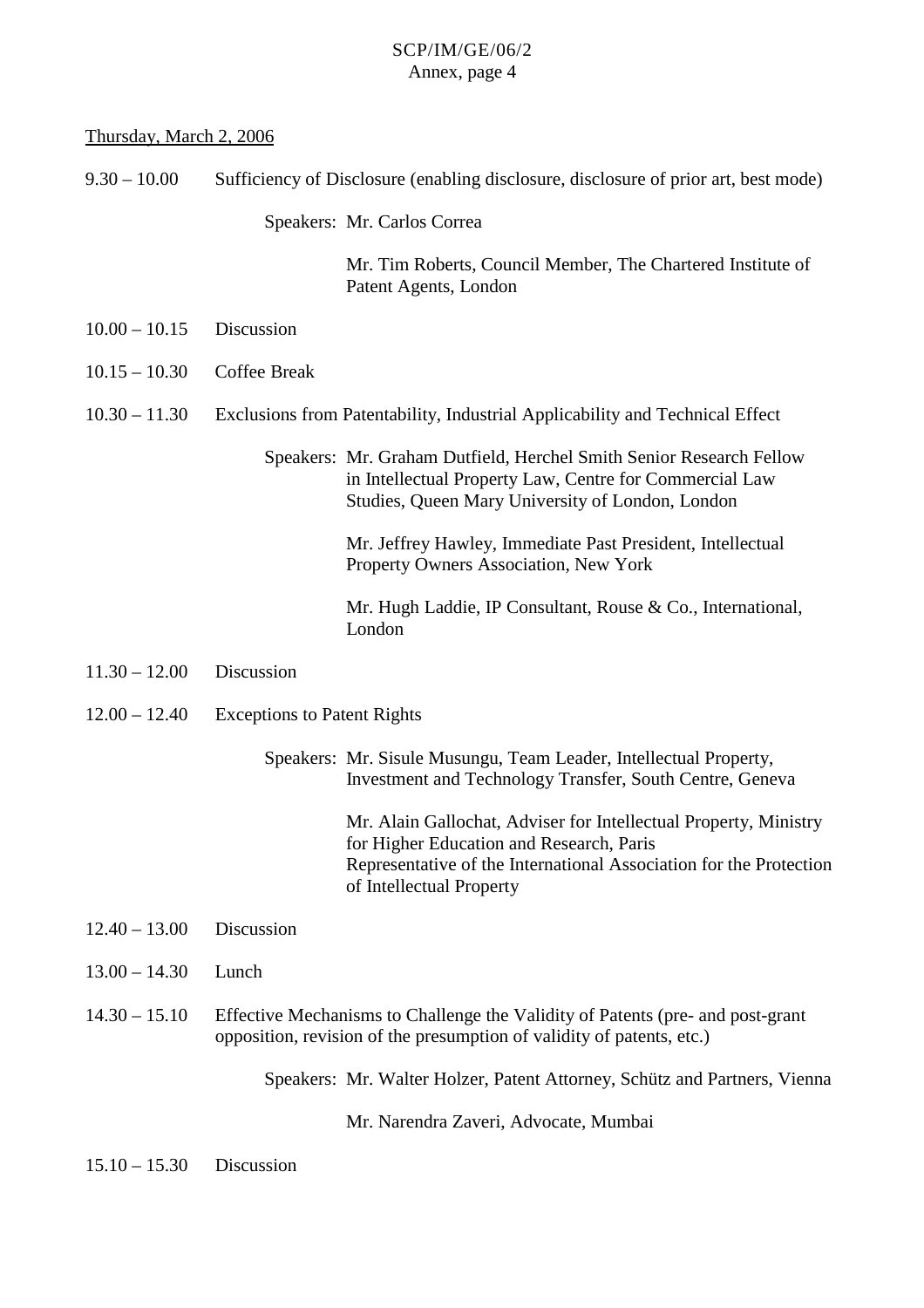| $15.30 - 15.45$       | Coffee Break                                                                                                                                              |  |
|-----------------------|-----------------------------------------------------------------------------------------------------------------------------------------------------------|--|
|                       | Theme III: Patents as a Source of Information and Innovation, Transfer of<br><b>Technology and Licensing Practices</b>                                    |  |
| $15.45 - 16.05$       | Accessing the Technology Disclosed in Patent Data and Publications                                                                                        |  |
|                       | Speaker: Mr. Johan Amand, Director, International Affairs,<br>European Patent Office, Munich                                                              |  |
| $16.05 - 16.25$       | Freedom to Operate: Patent Landscapes                                                                                                                     |  |
|                       | Speaker: Mr. David Martin, Chief Executive Officer, M CAM, Virginia                                                                                       |  |
| $16.25 - 16.45$       | The Role of Patent Statistics                                                                                                                             |  |
|                       | Speaker: Mr. Dominique Guellec, Senior Economist, Organisation<br>for Economic Co-operation and Development, Paris                                        |  |
| $16.45 - 17.00$       | Discussion                                                                                                                                                |  |
| $17.00 - 17.40$       | Contractual Licenses and Transfer of Technology                                                                                                           |  |
|                       | Speakers: Mr. Francesco Macchetta, Director, Intellectual Property,<br>Bracco Imaging SpA, Milan                                                          |  |
|                       | Mr. Frederick M. Abbott, Edward Ball Eminent Scholar,<br>Professor of International Law, Florida State University College<br>of Law, Tallahassee, Florida |  |
| $17.40 - 18.00$       | Discussion                                                                                                                                                |  |
| Friday, March 3, 2006 |                                                                                                                                                           |  |
|                       | <u>Theme IV: New Technologies and their Specificities</u>                                                                                                 |  |
| $9.00 - 10.00$        | Biotechnological Inventions: Patenting of Genes and Life Forms, and the Impact<br>of Patenting on Upstream Science                                        |  |
|                       | Speakers: Mr. Joseph Straus, Director and Professor of Law, Max Planck<br>Institute for Intellectual Property, Competition and Tax Law,<br>Munich         |  |
|                       | Sir John Sulston                                                                                                                                          |  |
|                       | Ms. Nancy Linck, Deputy General Counsel for Intellectual<br>Property and Trade, Biotechnology Industry Organization,<br>Washington, D.C.                  |  |

10.00 – 10.30 Discussion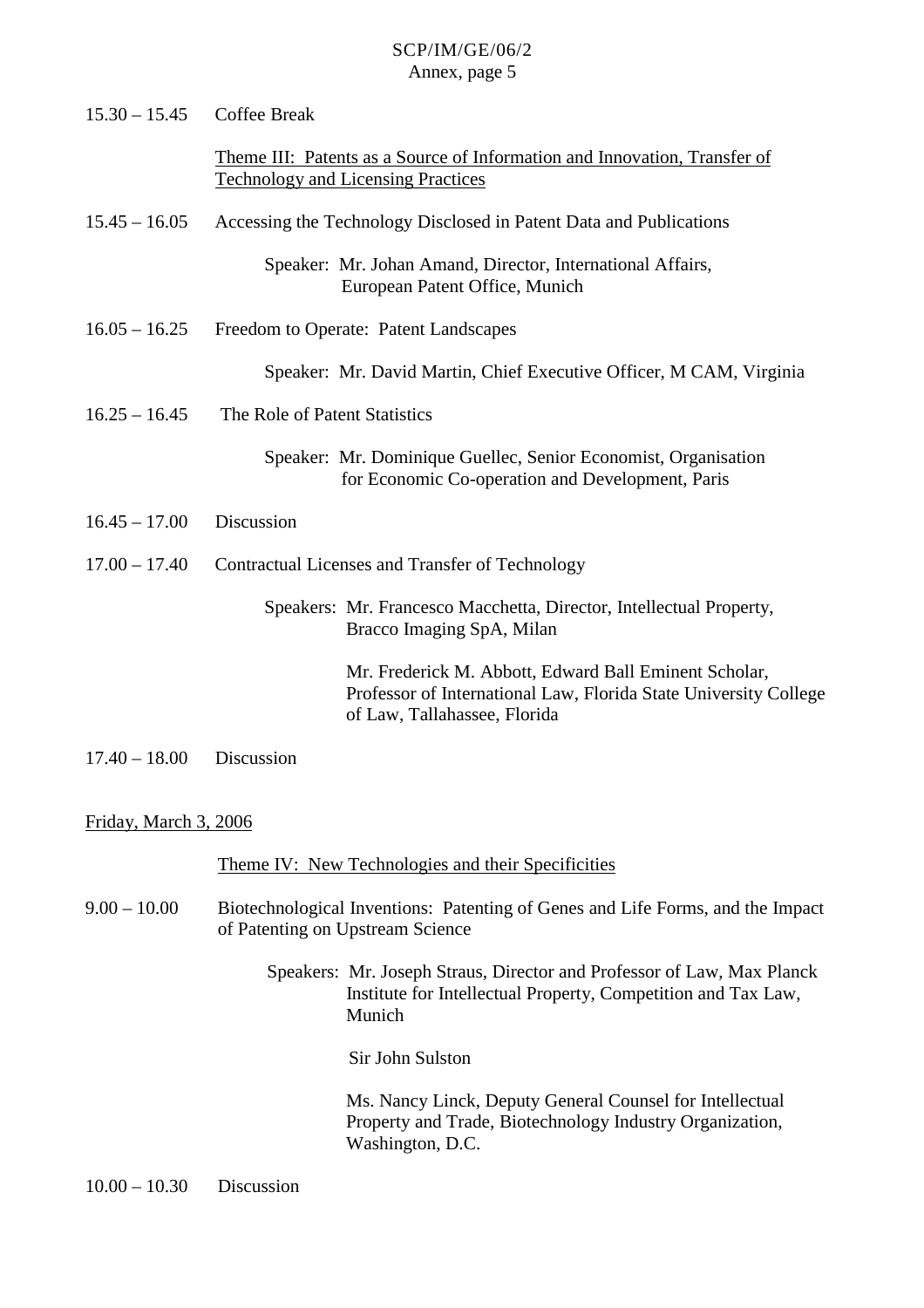| $10.30 - 10.45$ | Coffee Break                                                                         |                                                                                                                                                                 |  |
|-----------------|--------------------------------------------------------------------------------------|-----------------------------------------------------------------------------------------------------------------------------------------------------------------|--|
| $10.45 - 11.45$ | <b>Software Patents</b>                                                              |                                                                                                                                                                 |  |
|                 |                                                                                      | Speakers: Mr. Jonathan Zuck                                                                                                                                     |  |
|                 |                                                                                      | Mr. Rishab Aiyer Ghosh, Senior Researcher, United Nations<br>University-MERIT, Maastricht                                                                       |  |
|                 |                                                                                      | Mr. Jules Theeuwes, University of Amsterdam & WRR,<br>Amsterdam                                                                                                 |  |
| $11.45 - 12.15$ | Discussion                                                                           |                                                                                                                                                                 |  |
| $12.15 - 12.45$ | <b>Patents and Standards</b>                                                         |                                                                                                                                                                 |  |
|                 |                                                                                      | Speakers: Mr. Rigo Wenning, World Wide Web Consortium,<br>Sophia Antipolis                                                                                      |  |
|                 |                                                                                      | Mr. Benoît Mueller, Director, Software Policy – Europe,<br><b>Business Software Alliance, Brussels</b>                                                          |  |
| $12.45 - 13.00$ | Discussion                                                                           |                                                                                                                                                                 |  |
| $13.00 - 14.30$ | Lunch                                                                                |                                                                                                                                                                 |  |
|                 | Theme II continued                                                                   |                                                                                                                                                                 |  |
| $14.30 - 14.50$ | <b>Grace Period</b>                                                                  |                                                                                                                                                                 |  |
|                 |                                                                                      | Speaker: Mr. Joseph Straus                                                                                                                                      |  |
| $14.50 - 15.10$ | Discussion                                                                           |                                                                                                                                                                 |  |
|                 | <u>Theme V: The Interface of the Patent System with Other Areas of Public Policy</u> |                                                                                                                                                                 |  |
| $15.10 - 15.50$ | Patents and Public Health, Including Second Use Patents                              |                                                                                                                                                                 |  |
|                 |                                                                                      | Speakers: Mr. James Love, Director, Consumer Project on Technology,<br>Washington, D.C.                                                                         |  |
|                 |                                                                                      | Mr. Eric Noehrenberg, Director, Intellectual Property and Trade<br>Issues, International Federation of Pharmaceutical Manufacturers<br>and Associations, Geneva |  |
| $15.50 - 16.30$ | Discussion                                                                           |                                                                                                                                                                 |  |
| $16.30 - 16.45$ | Coffee Break                                                                         |                                                                                                                                                                 |  |